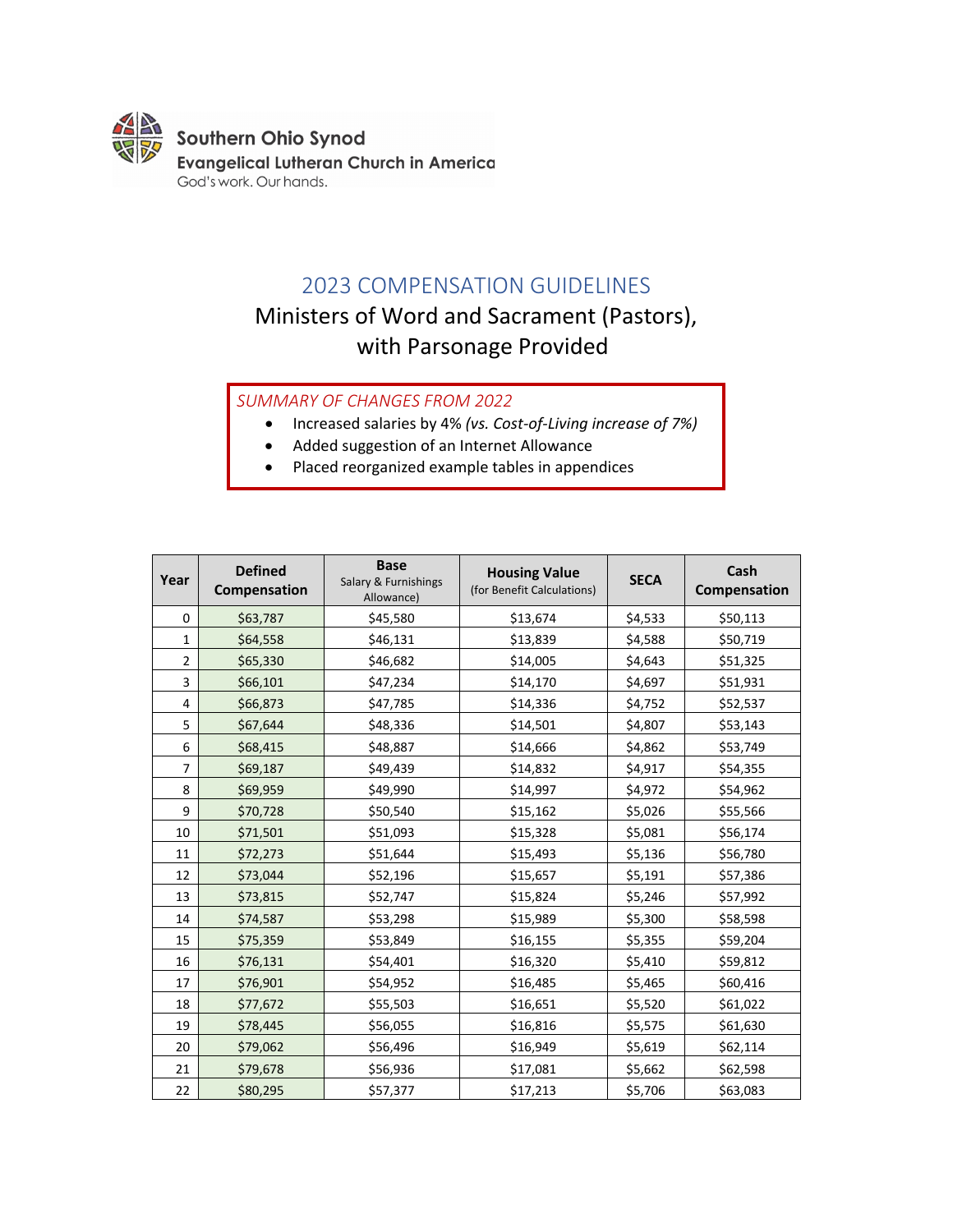| Year | <b>Defined</b><br>Compensation | <b>Base</b><br>Salary & Furnishings<br>Allowance) | <b>Housing Value</b><br>(for Benefit Calculations) | <b>SECA</b> | Cash<br>Compensation |
|------|--------------------------------|---------------------------------------------------|----------------------------------------------------|-------------|----------------------|
| 23   | \$80,913                       | \$57,819                                          | \$17,346                                           | \$5,750     | \$63,569             |
| 24   | \$81,531                       | \$58,260                                          | \$17,478                                           | \$5,794     | \$64,054             |
| 25   | \$82,148                       | \$58,701                                          | \$17,610                                           | \$5,838     | \$64,539             |
| 26   | \$82,610                       | \$59,031                                          | \$17,709                                           | \$5,871     | \$64,902             |
| 27   | \$83,073                       | \$59,362                                          | \$17,809                                           | \$5,904     | \$65,266             |
| 28   | \$83,537                       | \$59,693                                          | \$17,908                                           | \$5,936     | \$65,629             |
| 29   | \$83,999                       | \$60,024                                          | \$18,007                                           | \$5,969     | \$65,993             |
| 30   | \$84,462                       | \$60,354                                          | \$18,106                                           | \$6,002     | \$66,357             |
| 31   | \$84,924                       | \$60,685                                          | \$18,206                                           | \$6,035     | \$66,720             |
| 32   | \$85,389                       | \$61,017                                          | \$18,305                                           | \$6,068     | \$67,085             |
| 33   | \$85,851                       | \$61,346                                          | \$18,404                                           | \$6,101     | \$67,447             |
| 34   | \$86,313                       | \$61,677                                          | \$18,503                                           | \$6,134     | \$67,811             |
| 35   | \$86,778                       | \$62,009                                          | \$18,603                                           | \$6,167     | \$68,176             |
| 36   | \$87,239                       | \$62,339                                          | \$18,702                                           | \$6,200     | \$68,538             |
| 37   | \$87,701                       | \$62,669                                          | \$18,801                                           | \$6,232     | \$68,902             |
| 38   | \$88,165                       | \$63,000                                          | \$18,900                                           | \$6,265     | \$69,265             |
| 39   | \$88,627                       | \$63,331                                          | \$18,999                                           | \$6,298     | \$69,629             |
| 40   | \$89,092                       | \$63,663                                          | \$19,099                                           | \$6,331     | \$69,994             |

**Table 1** Shows the *Cash Compensation and Defined Compensation* for Ministers of Word and Sacrament (Pastors) for whom the congregation provides a parsonage.

# Part 1: Salary, Housing Allowance, and SECA

# **SALARY**

# **Definitions & Explanations:**

- "Cash Compensation" is the amount of compensation actually paid to the pastor
	- o Cash Compensation includes the SECA allowance
	- o When no parsonage is offered, Cash Compensation will include a Housing Allowance to cover the pastor's housing expenses.
- "Defined Compensation" is a technical term used by Portico (the ELCA benefits provider) to calculate the cost of the pastor's pension and health care.
	- o When no parsonage is offered, Cash Compensation and Defined Compensation are the same.
	- o When a parsonage is part of the compensation package, Defined Compensation uses a formula to calculate the value of the parsonage for benefits.

Why so complicated? The housing that is supplied by the congregation has a value to the pastor that is not represented in his/her cash compensation. For purposes of calculating pension and health insurance, the pastor's cash compensation is increased by a standard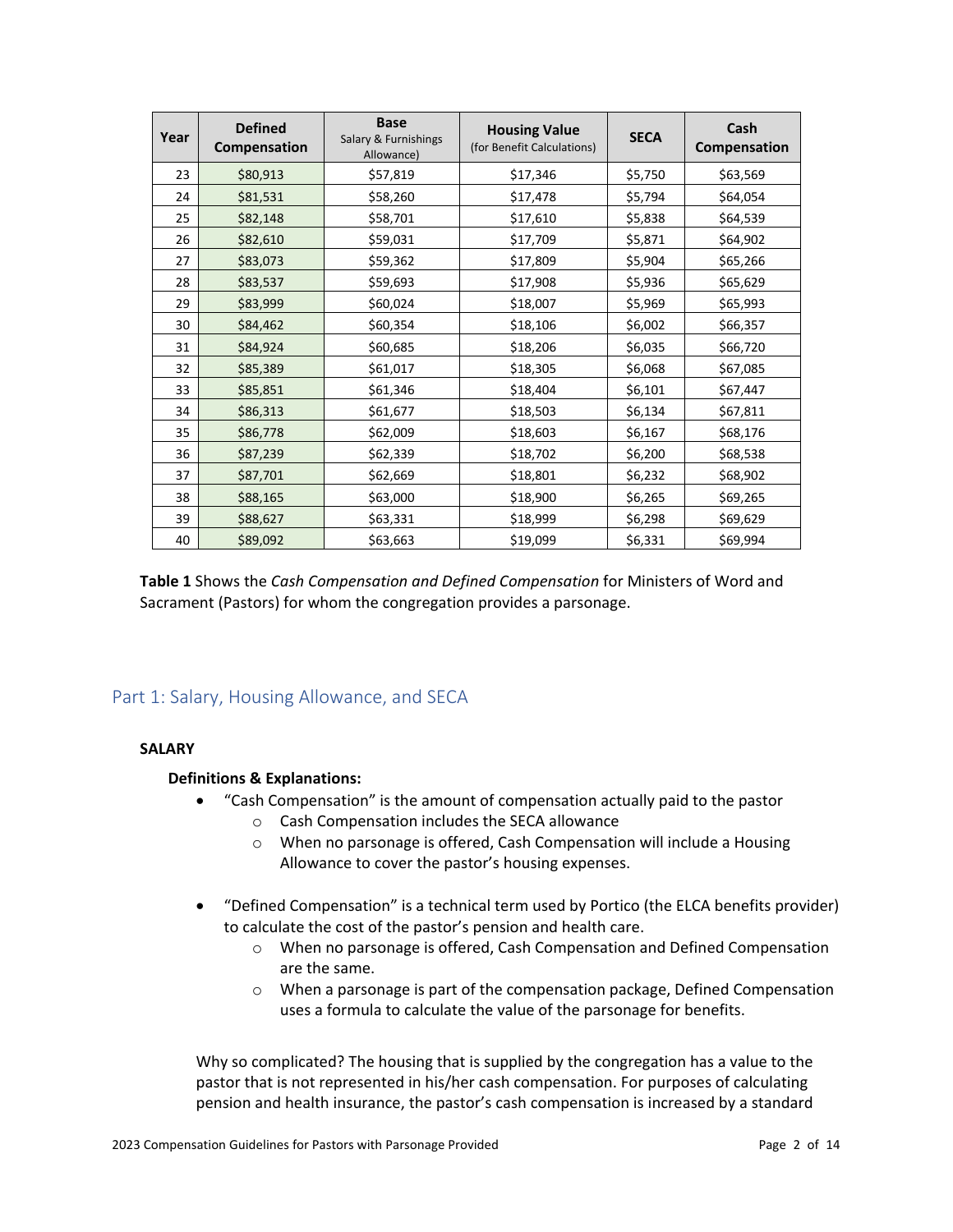formula that estimates the value of the provided parsonage. This rather complicated accounting maneuver is necessary to make sure that a pastor who has spent many years in a parsonage will have sufficient pension funds at retirement.

## **SELF-EMPLOYMENT COMPENSATION ALLOWANCE (SECA)**

Pastors are considered as self-employed by the IRS and are, therefore, required to pay the full 15.3% tax for Social Security and Medicare. Congregations are asked to provide a minimum allowance that corresponds to the employer portion of social security taxes (7.65% of salary plus Housing Allowance for 2023). Congregations may further choose to provide for some or all of the remaining social security taxes (7.65% for 2023). The IRS considers any SECA as additional salary, and it should be reported as such by the congregation.

# **HOUSING EQUITY ALLOWANCE**

When a pastor lives in a parsonage some benefits of homeownership go unrealized. One benefit of home ownership is increased equity in the house owned. To adjust for this, since the pastor might one day need to purchase a house upon retirement or departure to another call, is to establish an Equity Allowance.

## **The amount of this Equity Allowance is 3% of the Defined Compensation per year.**

The congregation should establish a Housing Equity account with Portico Benefit Services and deposit the allowance monthly with the pastor's other benefit payments.

| Year           | <b>Housing Equity</b><br>(3% of Defined Compensation) | <b>Defined Compensation</b> |
|----------------|-------------------------------------------------------|-----------------------------|
| 0              | \$1,914                                               | \$63,787                    |
| 1              | \$1,937                                               | \$64,558                    |
| $\overline{2}$ | \$1,960                                               | \$65,330                    |
| 3              | \$1,983                                               | \$66,101                    |
| 4              | \$2,006                                               | \$66,873                    |
| 5              | \$2,029                                               | \$67,644                    |
| 6              | \$2,052                                               | \$68,415                    |
| 7              | \$2,076                                               | \$69,187                    |
| 8              | \$2,099                                               | \$69,959                    |
| 9              | \$2,122                                               | \$70,728                    |
| 10             | \$2,145                                               | \$71,501                    |
| 11             | \$2,168                                               | \$72,273                    |
| 12             | \$2,191                                               | \$73,044                    |
| 13             | \$2,214                                               | \$73,815                    |
| 14             | \$2,238                                               | \$74,587                    |
| 15             | \$2,261                                               | \$75,359                    |
| 16             | \$2,284                                               | \$76,131                    |
| 17             | \$2,307                                               | \$76,901                    |
| 18             | \$2,330                                               | \$77,672                    |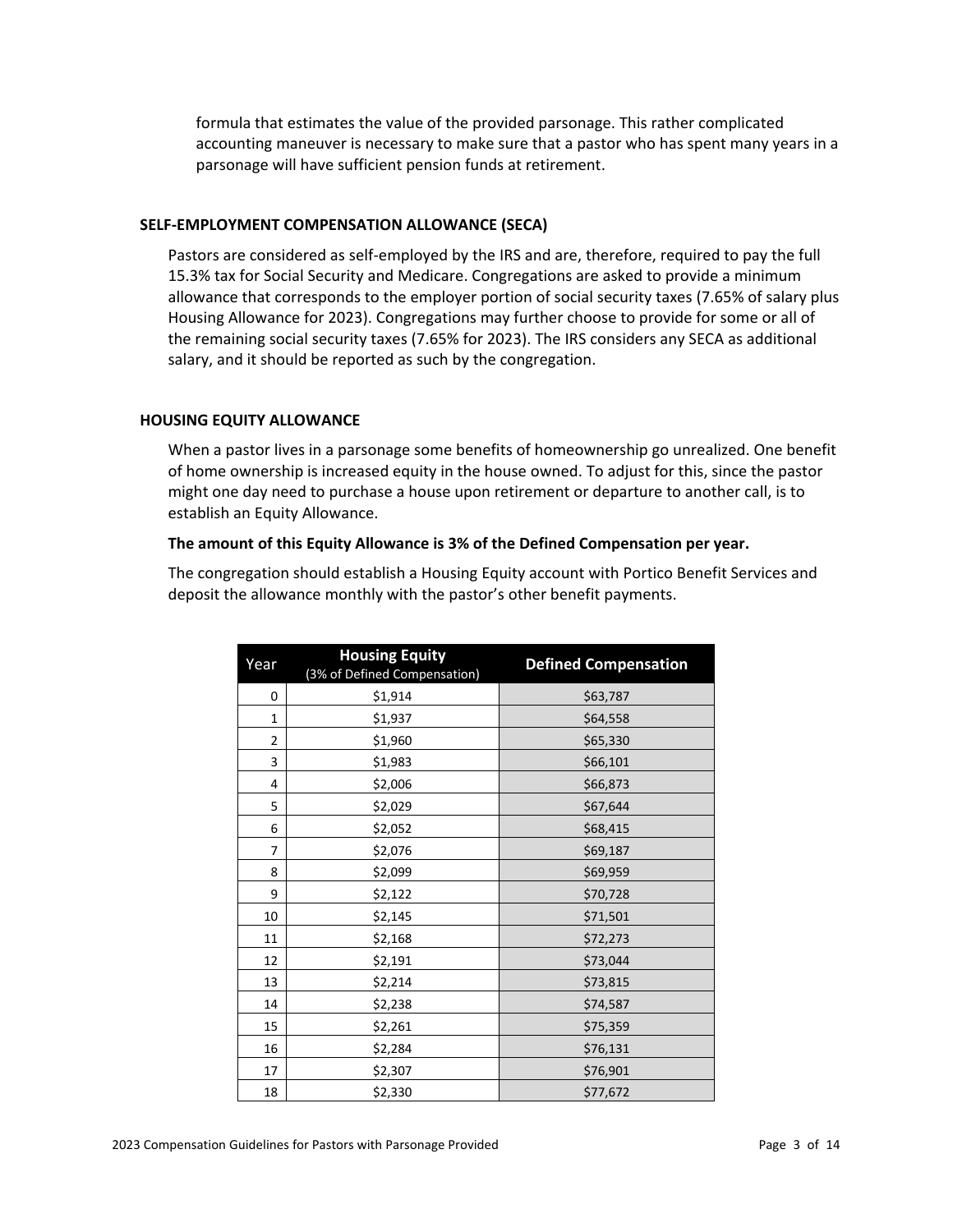| Year | <b>Housing Equity</b><br>(3% of Defined Compensation) | <b>Defined Compensation</b> |
|------|-------------------------------------------------------|-----------------------------|
| 19   | \$2,353                                               | \$78,445                    |
| 20   | \$2,372                                               | \$79,062                    |
| 21   | \$2,390                                               | \$79,678                    |
| 22   | \$2,409                                               | \$80,295                    |
| 23   | \$2,427                                               | \$80,913                    |
| 24   | \$2,446                                               | \$81,531                    |
| 25   | \$2,464                                               | \$82,148                    |
| 26   | \$2,478                                               | \$82,610                    |
| 27   | \$2,492                                               | \$83,073                    |
| 28   | \$2,506                                               | \$83,537                    |
| 29   | \$2,520                                               | \$83,999                    |
| 30   | \$2,534                                               | \$84,462                    |
| 31   | \$2,548                                               | \$84,924                    |
| 32   | \$2,562                                               | \$85,389                    |
| 33   | \$2,576                                               | \$85,851                    |
| 34   | \$2,589                                               | \$86,313                    |
| 35   | \$2,603                                               | \$86,778                    |
| 36   | \$2,617                                               | \$87,239                    |
| 37   | \$2,631                                               | \$87,701                    |
| 38   | \$2,645                                               | \$88,165                    |
| 39   | \$2,659                                               | \$88,627                    |
| 40   | \$2,673                                               | \$89,092                    |

## **HOUSING (FURNISHINGS) ALLOWANCE**

United States tax law allows pastors to report part of their salary as Housing Allowance. The benefit to the pastor is that the housing allowance is not taxable for income tax purposes, however, any portion of the allowance not spent on housing purposes is considered taxable income and the pastor will be expected to pay income taxes on that amount. The pastor must pay self-employment Social Security taxes on the full amount of the housing allowance.

Pastors who live in parsonages may experience tax savings through use of a furnishings allowance to be used for furnishings or other housing expenses not paid by the congregation. Typically, the pastor requests that a certain amount of their salary be designated by the church council or congregation as a furnishings allowance. This designation must be made prior to the tax year in which the allowance will be received, and the action must be recorded in the minutes of the meeting when the designation is approved. Pastors should seek advice from a tax professional to determine what can be included as housing expenses.

**Sample Council Resolution:** *RESOLVED: That [Name of Church] designate [ \$ amount ] of Pastor [Name of Word and Sacrament Minister]'s salary as Housing Allowance for calendar year \_\_\_\_\_\_*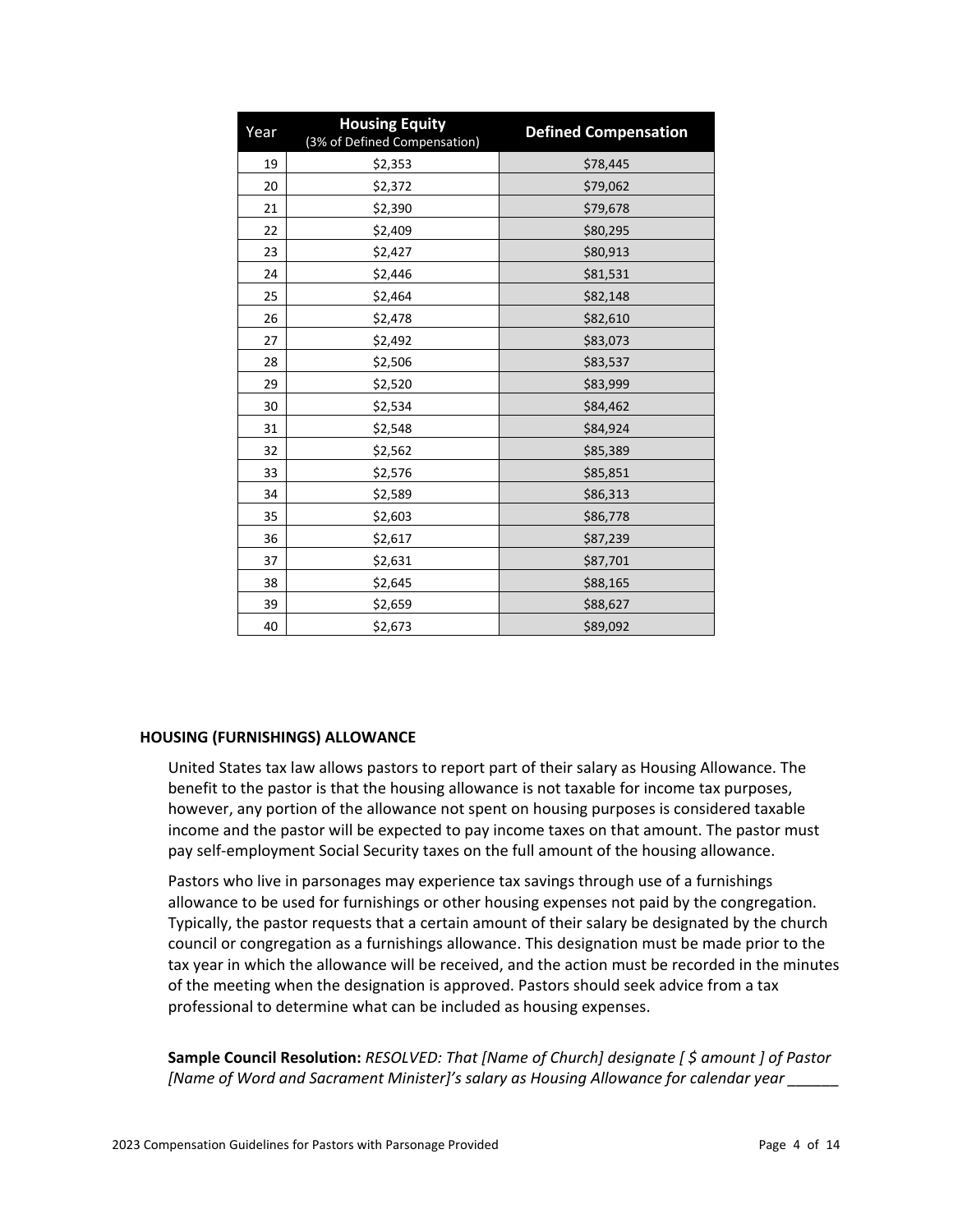*and that the treasurer be instructed to report that amount in Box 14 on any W-2 forwarded to the Internal Revenue Service.*

# Part 2: Expenses

## **AUTOMOBILE EXPENSES**

When a pastor is required to use her/his automobile in carrying out his/her ministry and responsibilities, the use of the automobile should be considered a business expense of the congregation. The congregation may negotiate with the pastor to:

- 1. Lease or purchase an automobile for use by the pastor and pay all related expenses; or
- 2. Pay a cents-per-mile reimbursement for actual business miles driven at the current IRS rate when the pastor uses his or her automobile (Check the IRS website at www.irs.gov for the latest business mileage reimbursement rate.); or
- 3. Pay the pastor a monthly allowance, which is reported to the IRS as taxable income.

# **It is recommended that the congregation budget \$3,000–\$4000 per year as Automotive Expenses/Reimbursement, depending on local conditions.**

## **PROFESSIONAL EXPENSES**

Professional expenses include books, professional journals, magazines, vestments, and other costs that are necessary for the pastor to carry on an effective ministry in the congregation. The congregation may negotiate with the pastor to either:

- 1. Pay all professional expenses as they occur with no maximum; or
- 2. Pay all professional expenses as they occur up to a maximum allowance; or
- 3. Establish an expense allowance paid in equal monthly installments which must be reported as taxable income.

## **It is recommended that the congregation budget \$400 per year as professional expenses.**

Congregations may want to consider increasing professional expense allowances at certain times, such as after a move or during periods of increased continuing education. It shall be understood that purchases are the property of the pastor.

## **CELL PHONE ALLOWANCE**

It is common today that the pastor is reachable by cell phone and that, in fact, much of the phone communication between pastor and the congregation will take place via cell service. As a result, the congregation needs to compensate the pastor for the use of their cell phone plan. The congregation may negotiate with the pastor to either:

- 1. Provide the pastor with a cell phone for church business, or
- 2. Pay the cost of the pastor's adding an additional cell phone for church business, or
- 3. Reimburse the pastor for the use of their personal cell phone.

# **It is necessary that the congregation budget \$1200 per year — single line cost of cell service (\$100 per month) — as communication expenses.**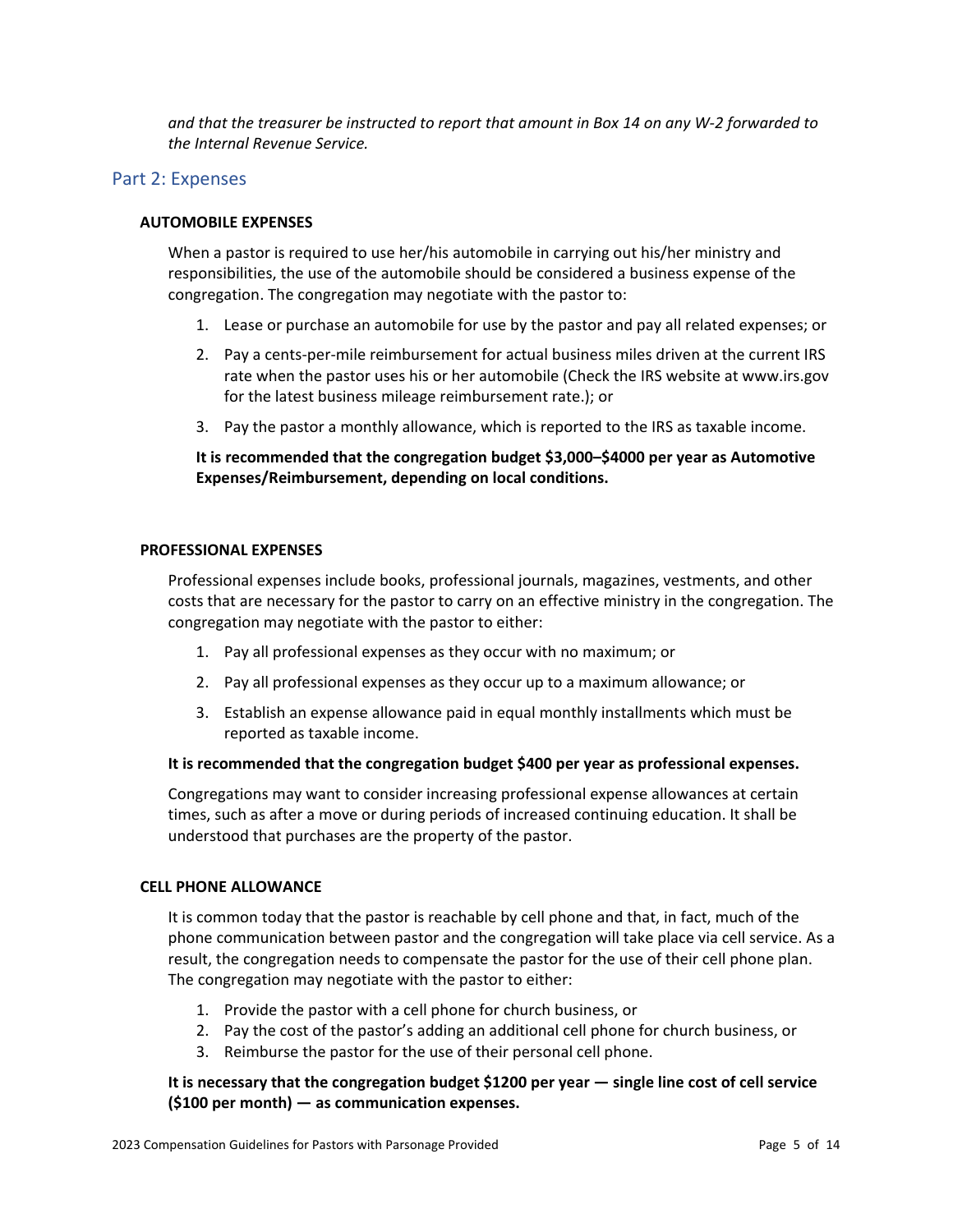#### **SUGGESTED INTERNET ALLOWANCE[1](#page-5-0)**

The Internet is an essential piece for carrying on the ministry of the church. At least a portion of the pastor's Internet costs should be covered by the congregation. It is suggested that the congregation reimburse the pastor monthly for an agreed upon amount.

**It is necessary that the congregation budget basic internet expenses as described above or \$1080 per year.**

#### **CONTINUING EDUCATION ALLOWANCE**

Continuing education is an investment in the ministry of our pastors. It is important for pastors to improve or acquire skills, and experience personal and professional growth for a more effective ministry. The ELCA recommends that pastors have a minimum of 50 contact hours of continuing education per year.<sup>[2](#page-5-1)</sup> In addition to vacation, therefore, congregations are encouraged to make available at least two weeks per year (including two Sundays) for pastors to engage in continuing education.

**It is recommended that the congregation budget a minimum of \$1,200 per year** to assist the pastor in meeting the costs of tuition, books, supplies, travel and living expenses while on educational leave, as well as continue the pastor's regular compensation.

Continuing education time and allocated funds accrue to an individual pastor in relation to a call in a particular congregation. When a pastor leaves that specific call, accrued continuing education time and funds are forfeited. Additionally, continuing education time and funds may not be transferred to a pastor who replaces a pastor in a place where such time has accrued.

# Part 3: Benefits

 $\overline{a}$ 

## **PENSION, HEALTH, SURVIVOR AND DISABILITY BENEFITS**

Congregations shall sponsor the pastor in the Pension and Other Benefits Program of the ELCA, Portico Benefit Services, which provides retirement, disability, survivor, and medical-dental coverage. Sponsorship will include medical-coverage for the pastor's spouse and children unless they have other employer-provided group medical insurance coverage and the pastor consents to waiving medical-dental coverage for them under the ELCA program.

Portico currently offers a range of plans to best match the pastor's healthcare needs. Some plans offer a healthcare spending account that allows both the pastor and the congregation to set aside money the pastor can spend on any medical expenses. Whichever plan the pastor believes is best fit to the pastor's family, **the congregation should budget for Portico's GOLD level coverage, regardless of which plan the pastor chooses.**

<span id="page-5-0"></span> $1$  The 2021 Synod Assembly approved the 2023 Compensation Guidelines pending a cost-of-living increase. Since no other changes are permitted, an Internet Allowance is simply suggested here.

<span id="page-5-1"></span><sup>&</sup>lt;sup>2</sup> 1997 Churchwide Assembly minutes, p 171.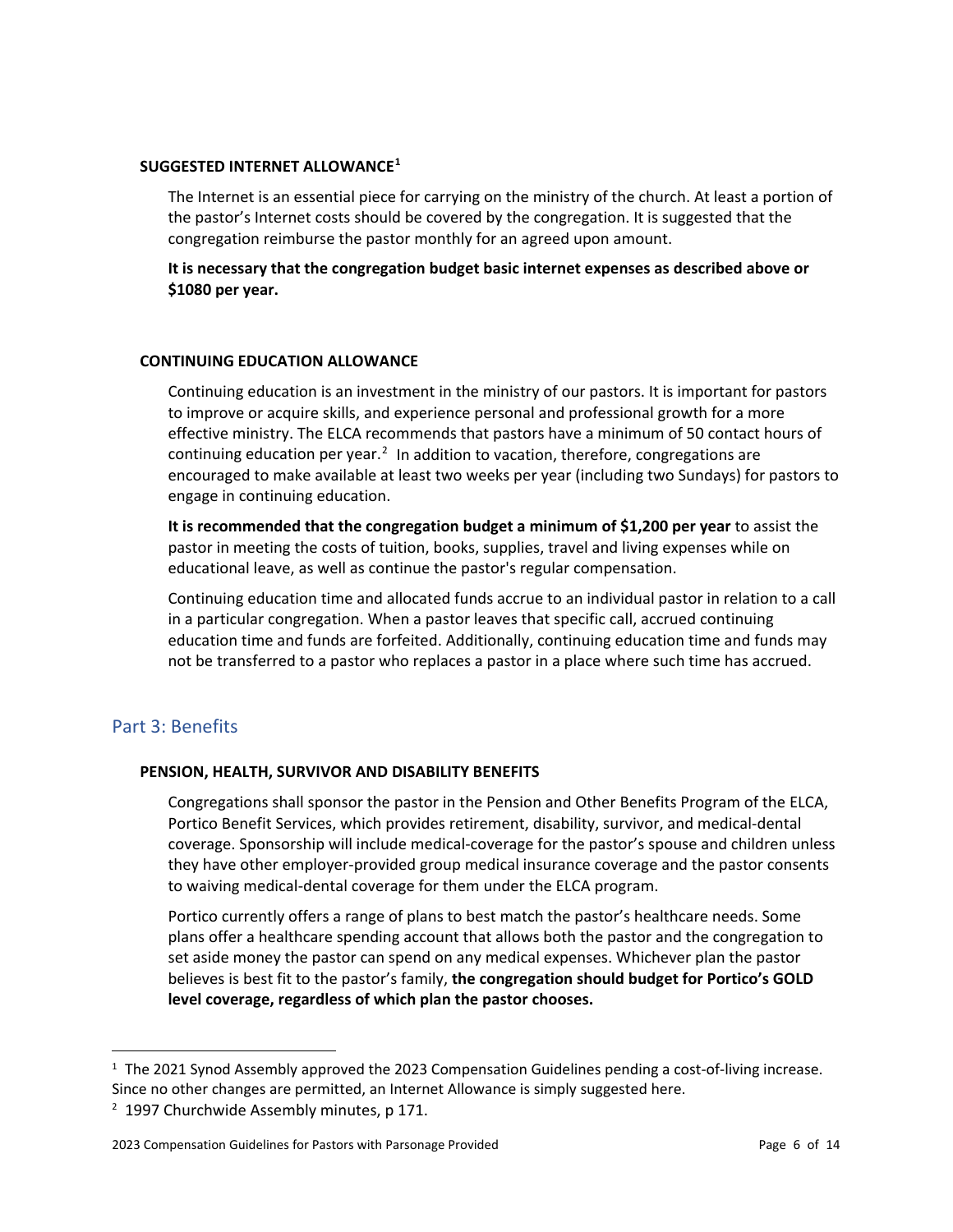As pastors and their covered spouses age they will eventually enter Medicare. Before this happens, the congregation is strongly urged to contact Portico Benefit Services and negotiate a plan for both pastor and family to be properly covered, including Medicare gap coverage.

Portico Benefit Services adjusts contribution rates annually based on current economic and regional realities. The board sends a letter to each congregation in mid-August that delineates the figures for the next year. The most current contribution rates may be also acquired by visiting the Portico Benefit Services web site and following the instructions for its easy-to-use contribution rate calculator at [http://www.porticobenefits.org.](http://www.porticobenefits.org/) Portico Benefit Services is happy to answer questions about their benefits programs. Call them at their Service Center at 1-800- 352-2876 or 1-612-333-7651.

# Part 4: Other Considerations

#### **ADDITIONAL SALARY CONSIDERATIONS**

Our congregations come in many sizes, yet these guidelines use years of service as the prime factor of setting the salary of the pastor. This is so because different size congregations require different **skill sets**, though these skill sets overlap to a certain degree. A larger congregation or one that finds itself financially well blessed might well afford to pay its pastors a higher salary than proposed in this document and can add an additional amount to salary. Such a congregation is urged prayerfully to do exactly that.

When a **vacancy** occurs in a staff ministry the remaining rostered ministers are naturally asked to shoulder extra duties and work extra hours to sustain the ministry of the congregation. At such time a bonus for extra work is appropriate and needs to be added to the remaining rostered ministers' salaries for the duration of the vacancy.

Staff ministries require further consideration by the congregation. Invariably, one pastor is designated as the "**lead pastor**." The congregation should strongly consider paying the lead pastor at a rate equal or higher than the associate(s). For example: A newly called lead pastor with less experience may share ministry with a more experienced associate pastor.

The Southern Ohio Synod territory is economically highly diverse. In 2020 the Bureau of Labor Statistics reported that the average weekly wage in the synod's territory ranged from \$607 at the low end to \$1,307 at the high end. The guidelines here offered are aimed at the average Lutheran pastor in Ohio. Both pastor and congregation need to look seriously and with prayer at the local realities to determine whether the call to and of the congregation is affordable or feasible.

#### **SUPPORTING ROSTERED MINISTERS' HEALTH AND WELLBEING**

The church recognizes that its rostered ministers are gifts from God and, like all such gifts, require careful stewardship. Such care is the responsibility of every expression of the church. This section discusses the ways in which the congregation cares for its rostered ministers and promotes the careful stewardship of their energies and gifts. Such careful stewardship is intentional care not only of the rostered minister, but also of the congregation and the larger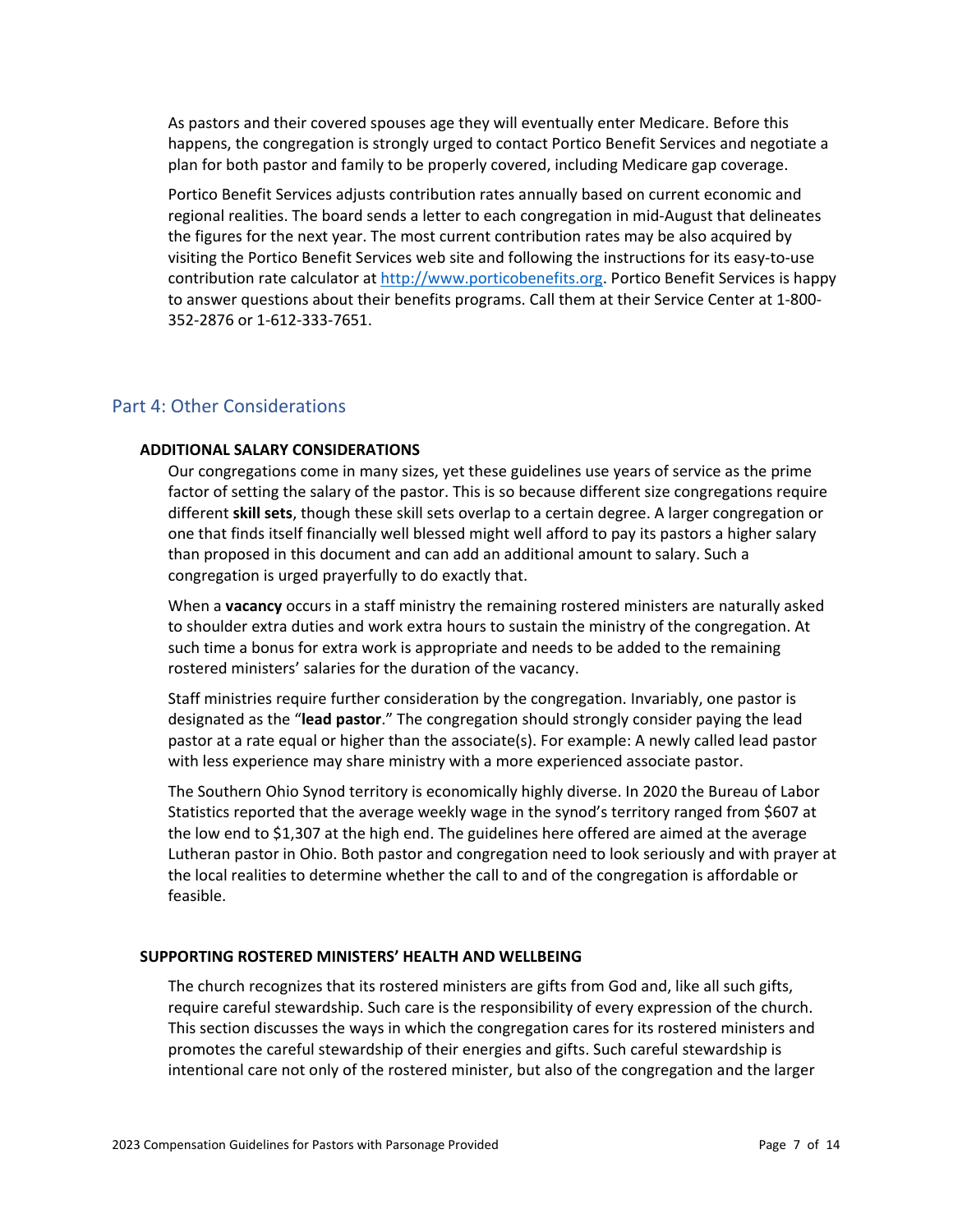church. People grow best in their discipleship in healthy congregations and are best served by healthy leaders.

## **HEALTHY LEADERS: Resilient Leaders Shape Healthy Faith Communities**

Healthy, resilient leaders shape healthy, resilient faith communities. Congregation members and organizations are called upon to provide their leaders with sustainable livelihoods as well as time to tend their well-being.

• The ELCA has long advocated for a careful stewardship of our rostered ministers' health and wholeness. As stated on the ELCA website regarding health and wellness:

 *Physical and mental health is an essential component of a Christian vocation and is God's intention for every human being. It is vital to our well-being and helps strengthen relationships and enhance our Christian service in our communities and world. Promoting good health is our shared endeavor with God, just as caring for our neighbor's health is an expression of Christian love and service.*

- Many rostered ministers suffer from stress, overweight, high blood pressure and/or high cholesterol, much of which stems from their vocational responsibilities. These unhealthy conditions not only reduce their effectiveness and quality of life, but also contribute directly to the rising cost of the congregation's cost for healthcare benefits.
- To ensure healthy ministers and to help control rising insurance costs, rostered ministers are encouraged to participate in Portico's annual wellness program.
- Rostered ministers and congregations are encouraged to work together to identify methods of safeguarding and improving the physical, emotional, social, intellectual, vocational, and spiritual health and well-being of their rostered ministers.
- Such a discussion should define specific and mutually beneficial practices that respect a rostered minister's personal time, establish reasonable work schedules, and encourage a healthy lifestyle.
- Additionally, congregations are encouraged to promote self-care to ensure healthy congregations and healthy leaders.

## **WORK WEEK**

It often seems that the work of ministry is "never done" and that there are never enough hours in the week. However, rostered ministers, like anyone else, need time off from work to replenish and re-energize.

- Rostered ministers should have two full days off per week. These days off should be granted and encouraged to be free from ministry-related responsibilities.
- For the well-being of the rostered minister and health of the congregation, rostered ministers should not schedule work that exceed 50 hours in a single work week.
- The rostered minister's schedule (days/hours) may be negotiated as necessary.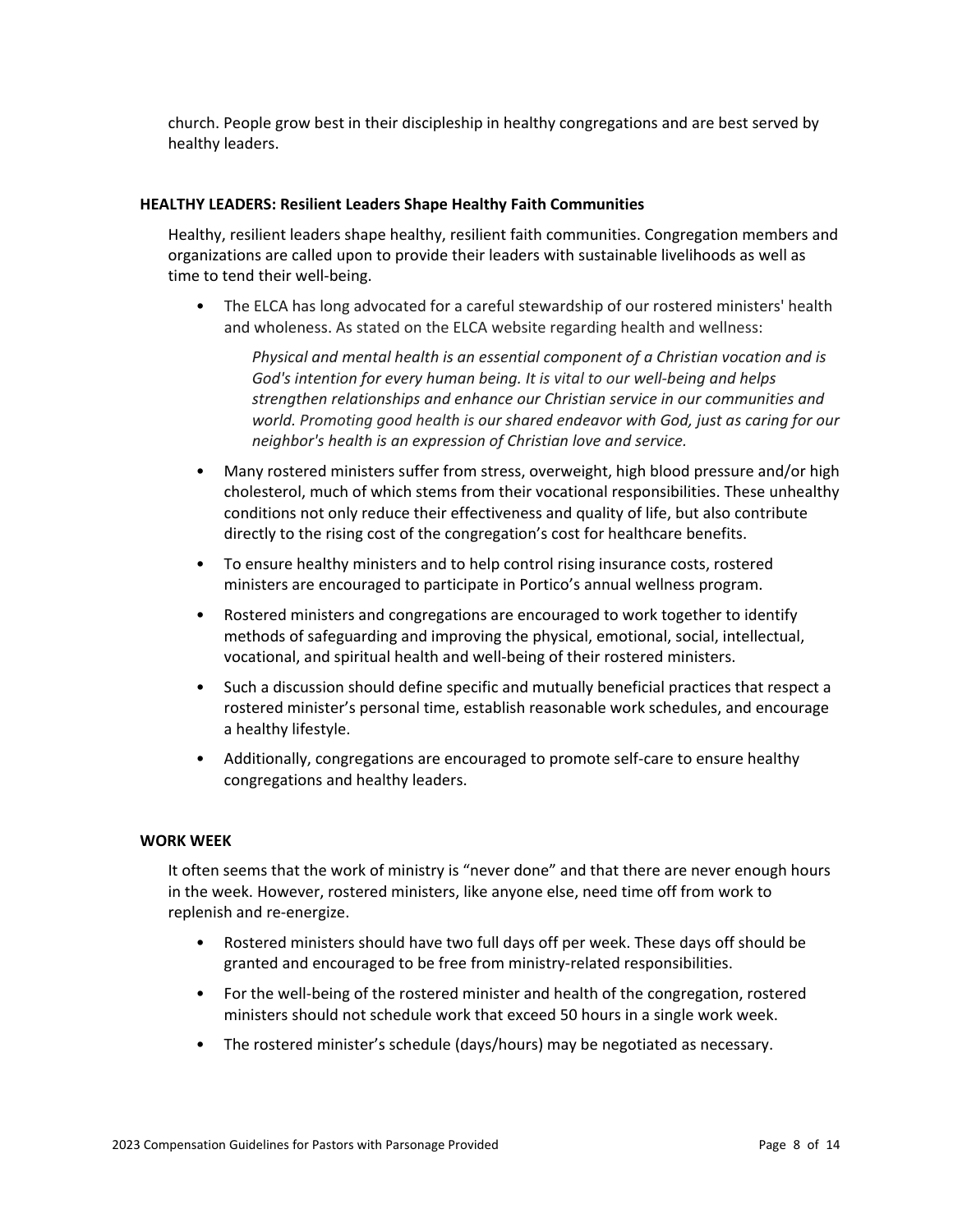# **HOLIDAYS**

The responsibilities of rostered ministers often means that they are unable to take advantage of the three-day weekends and other holidays, such as Christmas and Easter, that most other people are able to observe.

- It is recommended, therefore, that the nine to eleven holidays observed by the general public, plus three floating personal days, should be designated as observed holidays by the congregation.
- Considerations should then be given, and rostered ministers should be encouraged, to take these days off at another time during the week whenever they cannot be observed because of pastoral responsibilities.

# **VACATION**

- A minimum of four weeks of paid vacation (including four Sundays) per year is recommended.
- Additional vacation time may be considered and negotiated between the rostered minister and their congregation.

## **PERSONAL LEAVE FOR FAITH AND SABBATICAL LEAVE**

Personal Leave for Faith or Sabbatical Leave may be offered by the Congregation for all rostered ministers.

- For rostered ministers serving in the Southern Ohio Synod please see the Personal Leave for Faith document<sup>[3](#page-8-0)</sup> for guidance in planning for this special time away for faith renewal.
- Personal Leave for Faith for the purpose of faith renewal is designed to offer means for planning for time away for faith renewal in congregations that do not have Sabbatical Leave policies or for whom extended leave may not be feasible.
- Personal Leave for Faith is as a means for faith renewal and does not override any Sabbatical leave policies a congregation may already have in place.
- Some congregations offer guidelines for Sabbatical Leave for rostered ministers. This time away is to be negotiated and planned in these congregations between the councils and the rostered ministers.

## **HEALTH AND FAMILY LEAVE**

 $\overline{a}$ 

Rostered ministers shall be provided with six workweeks (additional time may be negotiated) of paid leave, per year, with full salary and benefits for any of the following reasons:

• For the birth of a child and to care for the newborn child,

<span id="page-8-0"></span><sup>3</sup> [https://southernohiosynod.org/wp-content/uploads/2021/06/personal-leave-of-faith-approved-by-synod](https://southernohiosynod.org/wp-content/uploads/2021/06/personal-leave-of-faith-approved-by-synod-council-2017.pdf)[council-2017.pdf](https://southernohiosynod.org/wp-content/uploads/2021/06/personal-leave-of-faith-approved-by-synod-council-2017.pdf)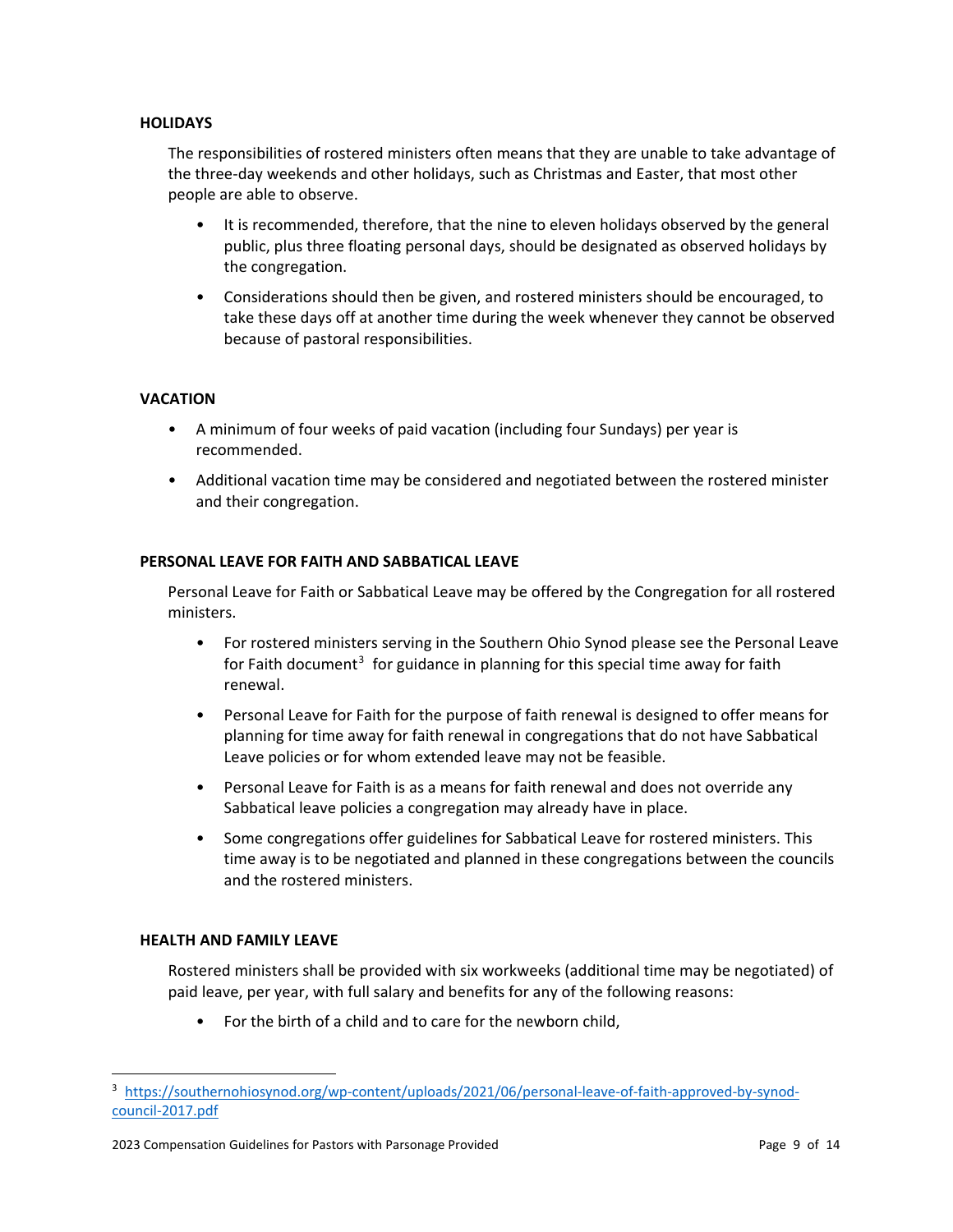- For the adoption of a child and to care for the newly adopted child,
- For the care of an immediate family member with a serious health condition, and
- For a personal serious health condition in which the rostered minister is unable to work,
- For bereavement Leave to grieve and heal from the loss of a family member. Because self-care is essential for rostered ministers to maintain their personal and professional health, it is recommended that rostered ministers take one week to ten days, per incident.

## **CHURCHWIDE AND OTHER COMMITMENTS**

It is important to remember that rostered ministers are called by and to the whole church for service in both the church and in the world; this is the connectional nature of our church, serving together.

- Rostered ministers may be called to serve in ways that take them beyond the congregation.
- Examples may include church-related activities such as serving as a Bible study leader or chaplain at a church camp, or on a synodical or ELCA committee or task force.
- In any case, this "extended ministry" should be carefully and prayerfully considered with the congregation council so that these duties do not disrupt the care for the congregation.
- This time should be regarded as an extension of the congregation's ministry and should not be considered as vacation time.
- Additional responsibilities outside the congregation (which may include National Guard/Reserve duty or a teaching assignment at a college or seminary) are not seen as an extension of the congregational ministry, but a personal responsibility of the rostered minister.
- These responsibilities are often not negotiable in time and scope. The rostered minister and the ministry setting will need to address these in a case-by-case basis to ensure that leadership and pastoral care coverage is available during these times.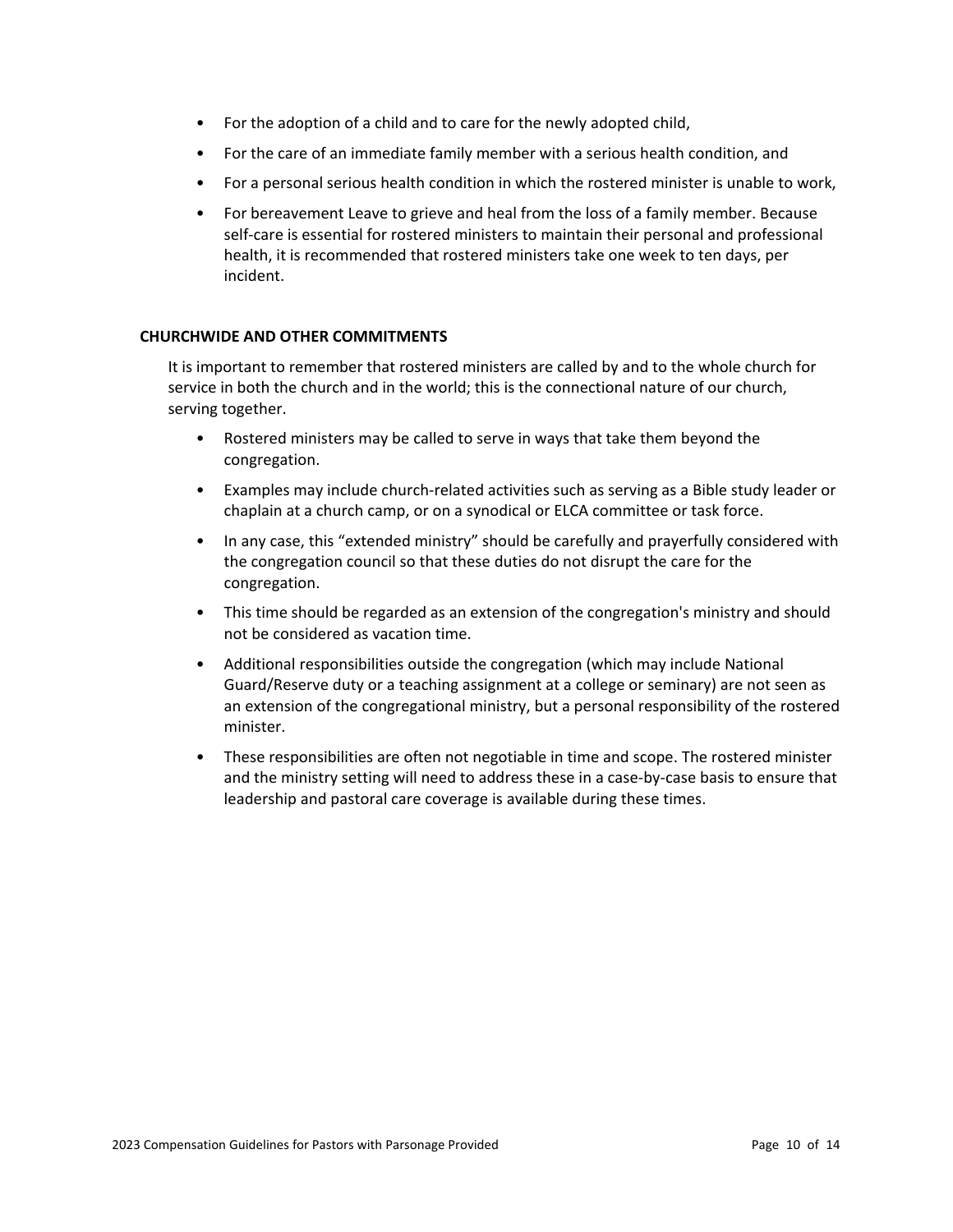# APPENDIX A

Budgeting Overview

| 1  | <b>CASH COMPENSATION / Defined Compensation</b>                |                                                     |  |  |  |
|----|----------------------------------------------------------------|-----------------------------------------------------|--|--|--|
| 2  | <b>Base Salary</b>                                             | See Table 1                                         |  |  |  |
| 3  | Merit Increase                                                 | Congregations determine                             |  |  |  |
| 4  | Local Cost of Living Increase                                  | Congregations determine                             |  |  |  |
| 5  | <b>Additional Negotiated Salary</b><br>Congregations determine |                                                     |  |  |  |
| 6  | <b>SECA Reimbursement</b>                                      | 7.65% of all salary                                 |  |  |  |
| 7  | <b>Subtotal - Cash Compensation</b>                            |                                                     |  |  |  |
| 8  |                                                                |                                                     |  |  |  |
| 9  | <b>BENEFITS</b>                                                |                                                     |  |  |  |
| 10 | <b>Health &amp; Pension</b>                                    | Determined by Portico based on Defined Compensation |  |  |  |
|    |                                                                |                                                     |  |  |  |
| 11 | Continuing Education                                           |                                                     |  |  |  |
| 12 | <b>Professional Expenses</b>                                   |                                                     |  |  |  |
| 13 | <b>Cell Phone Expenses</b>                                     | See recommendations above                           |  |  |  |
| 14 | <b>Internet Expenses</b>                                       |                                                     |  |  |  |
| 15 | Automobile Expenses                                            |                                                     |  |  |  |
| 16 | <b>Subtotal - Benefits</b>                                     |                                                     |  |  |  |
| 17 |                                                                |                                                     |  |  |  |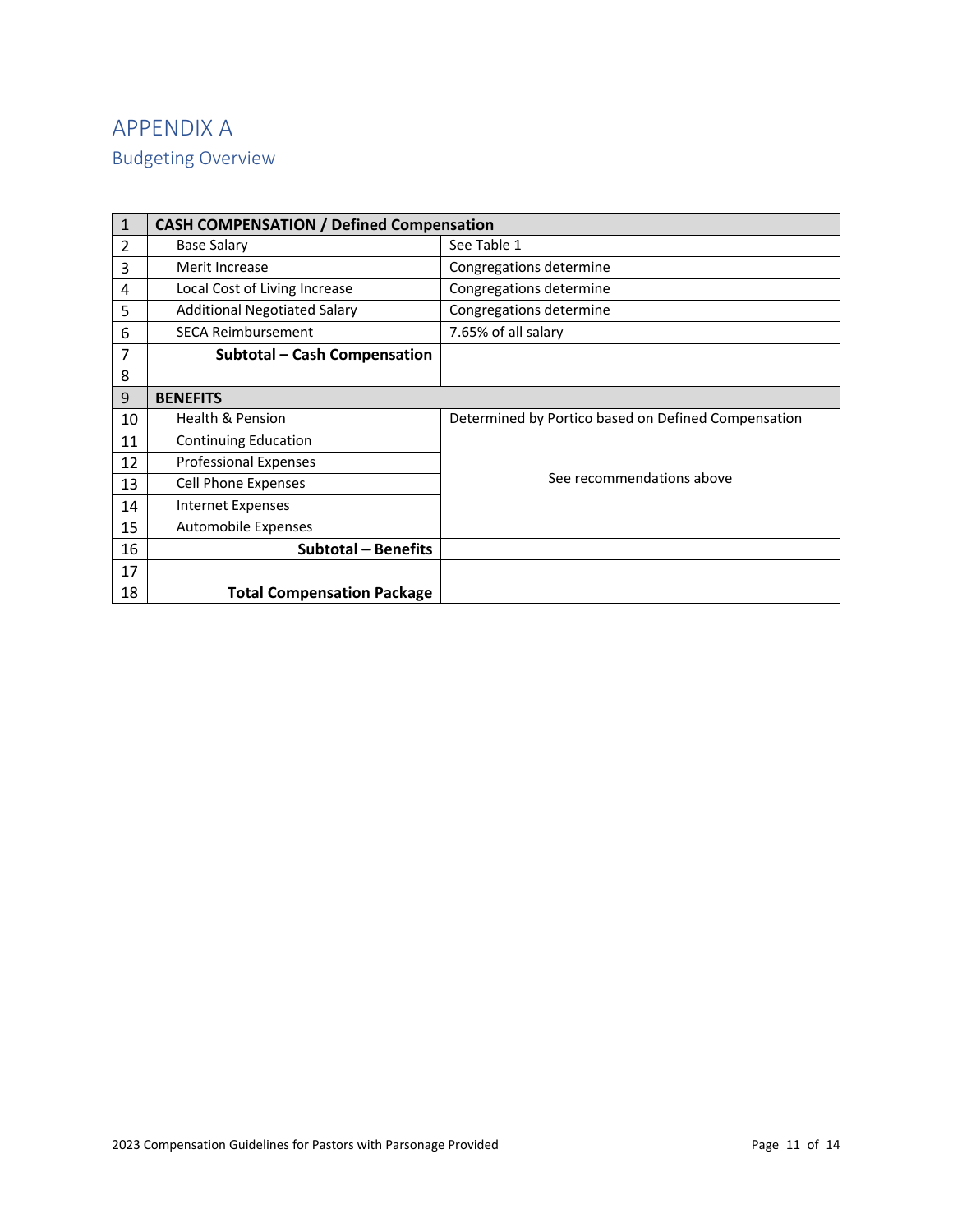# Appendix B SIMPLE EXAMPLE

As an example, let us consider a congregation that is calculating the salary and cost of the ministry of a pastor who has been in ordained service for 12 years, and who has a spouse and child. Using the figures in Table 1., they would arrive at the following simple breakdown.

|                                     | <b>Negotiated</b> |                  |
|-------------------------------------|-------------------|------------------|
|                                     | Compensation      | <b>Guideline</b> |
| <b>Cash Compensation</b>            |                   |                  |
| Base Salary & Furnishings Allowance | 52,196            | 52,196           |
| <b>SECA Reimbursement</b>           | 5,191             | 5,191            |
| <b>Subtotal - Cash Compensation</b> | 57,387            |                  |
|                                     |                   |                  |
| <b>Benefits</b>                     |                   |                  |
| <b>Housing Equity Allowance</b>     | 2,191             | 2,191            |
| <b>Health &amp; Pension</b>         | 37,094            |                  |
| <b>Continuing Education</b>         | 2,000             | 1,200            |
| <b>Professional Expenses</b>        | 400               | 400              |
| Cell Phone Expense                  | 1,200             | 1,200            |
| Internet Expense                    | 1,080             | 1,080            |
| <b>Automobile Expenses</b>          | 3,000             | 3,000            |
| <b>Subtotal - Benefits</b>          | 46,965            |                  |
| <b>TOTAL COMPENSATION</b>           | 104,352           |                  |

**TABLE 2:** A SIMPLE SALARY STATEMENT for a Pastor (with Parsonage) with 12 years of service

In this example, a SECA of \$5,191 has been designated and the amount actually paid to the pastor is \$57,387, as seen in Table 1.

The congregation will add \$2,191 to a Housing Equity Allowance account with Portico Benefit Services. The congregation budgeted \$2,000 to invest in its pastor's continuing education. They chose to budget the recommended amounts for professional expenses, cell phone usage, Internet, as well as automobile expenses. In this example, the pastor has a family, so the congregation has contacted Portico and has been quoted a cost of medical, pension, and survivor benefits of \$37,094. The total for the pastoral ministry budget in this congregation would then be: \$ 104,352.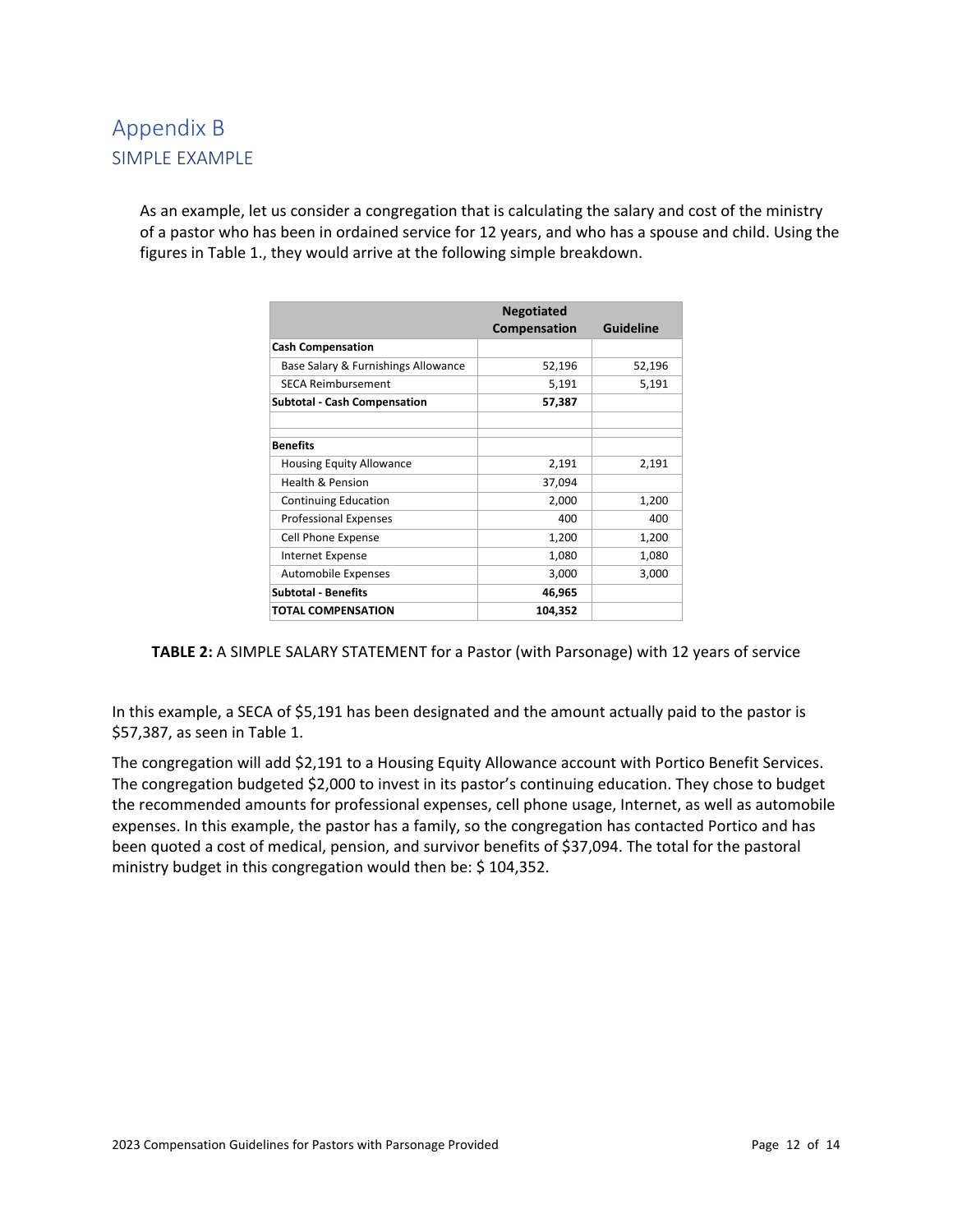# Appendix C Detailed Example

Though the simple example in Appendix B above is sufficient for understanding the total compensation of the pastor, further detail is needed for the **congregation's treasurer**. Below, the compensation is broken down further so the proper filings with the internal Revenue Service can be made and so that the proper contributions to Portico can be calculated.

| <b>Ln</b>      | <b>Item</b>                                                              | <b>Calculations</b> | <b>Negotiated</b><br>Compensation | <b>Guideline</b> | <b>Comment</b>                           |
|----------------|--------------------------------------------------------------------------|---------------------|-----------------------------------|------------------|------------------------------------------|
|                | Table Calculations -<br>Shows how guideline base<br>salary is determined |                     |                                   |                  |                                          |
| $\mathbf 1$    | <b>Guideline Total Salary</b>                                            | 73,044              | 73,044                            | 73,044           | Table 1, Year 12                         |
| $\overline{2}$ | <b>Housing Value</b>                                                     |                     | 15,657                            | 15,657           | Table 1, Year 12, but not paid to pastor |
| 3              | FICA Reimbursement (SECA)                                                | 5,191               | 5,191                             |                  | Table 1, Year 12                         |
| 4              | Guideline Base Salary                                                    |                     | 52,196                            |                  | Subtract Lines 2 and 3 from Line 1       |
|                | <b>Preliminary Calculations</b>                                          |                     |                                   |                  |                                          |
| 5              | <b>Guideline Base</b>                                                    |                     | 52,196                            | 52,196           | Table 1, Year 12 (Line 4)                |
| 6              | <b>SAMPLE Furnishings Allowance</b>                                      |                     | 3,000                             |                  | Negotiated Allowance-a portion of Line 5 |
| 7              | <b>Initial Base Salary</b>                                               |                     | 49,196                            |                  | Subtract Line 6 from Line 5              |
|                | <b>Negotiated Base Cash Salary</b>                                       |                     |                                   |                  |                                          |
| 8              | <b>Initial Base Salary</b>                                               | 49,196              | 49,196                            |                  | Copied from Line 7                       |
| 9              | Merit Increase                                                           |                     |                                   |                  |                                          |
| 10             | Local Cost of Living Adj                                                 |                     |                                   |                  |                                          |
| 11             | <b>Additional Negotiated Salary</b>                                      |                     |                                   |                  |                                          |
| 12             | <b>Negotiated Base Salary</b>                                            | 49,196              | 49,196                            |                  | Sum: Lines 8 through 11                  |
|                | <b>Final Salary Calculations</b>                                         |                     |                                   |                  |                                          |
| 13             | <b>Negotiated Base Salary</b>                                            | 49,196              | 49,196                            |                  | Copied from Line 12                      |
| 14             | <b>Furnishings Allowance</b>                                             |                     | 3,000                             |                  | Copied from Line 6                       |
| 15             | Housing Value for Benefits                                               | 15,657              |                                   |                  | 30% of (Line 13 + Line 14)               |
| 16             | Salary plus Housing                                                      | 67,853              |                                   |                  | Line 13 + Line 14 + Line 15              |
| 17             | <b>SECA</b>                                                              | 5,191               | 5,191                             |                  | 7.65% of Line 16                         |
| 18             | <b>IRS Taxable Compensation</b>                                          |                     | 54,387                            |                  | Line $13 +$ Line $17$                    |
| 19             | <b>Furnishings Allowance</b>                                             |                     | 3,000                             |                  | Copied from Line 6                       |
| 20             | <b>Total</b> Cash Compensation paid<br>to Pastor                         | 57,387              | 57,387                            |                  | Line $18 +$ Line $19$                    |
|                | 21 Total Defined Compensation                                            | 73,044              | 73,044                            |                  | Line $15 +$ Line 20                      |
|                |                                                                          |                     |                                   |                  |                                          |